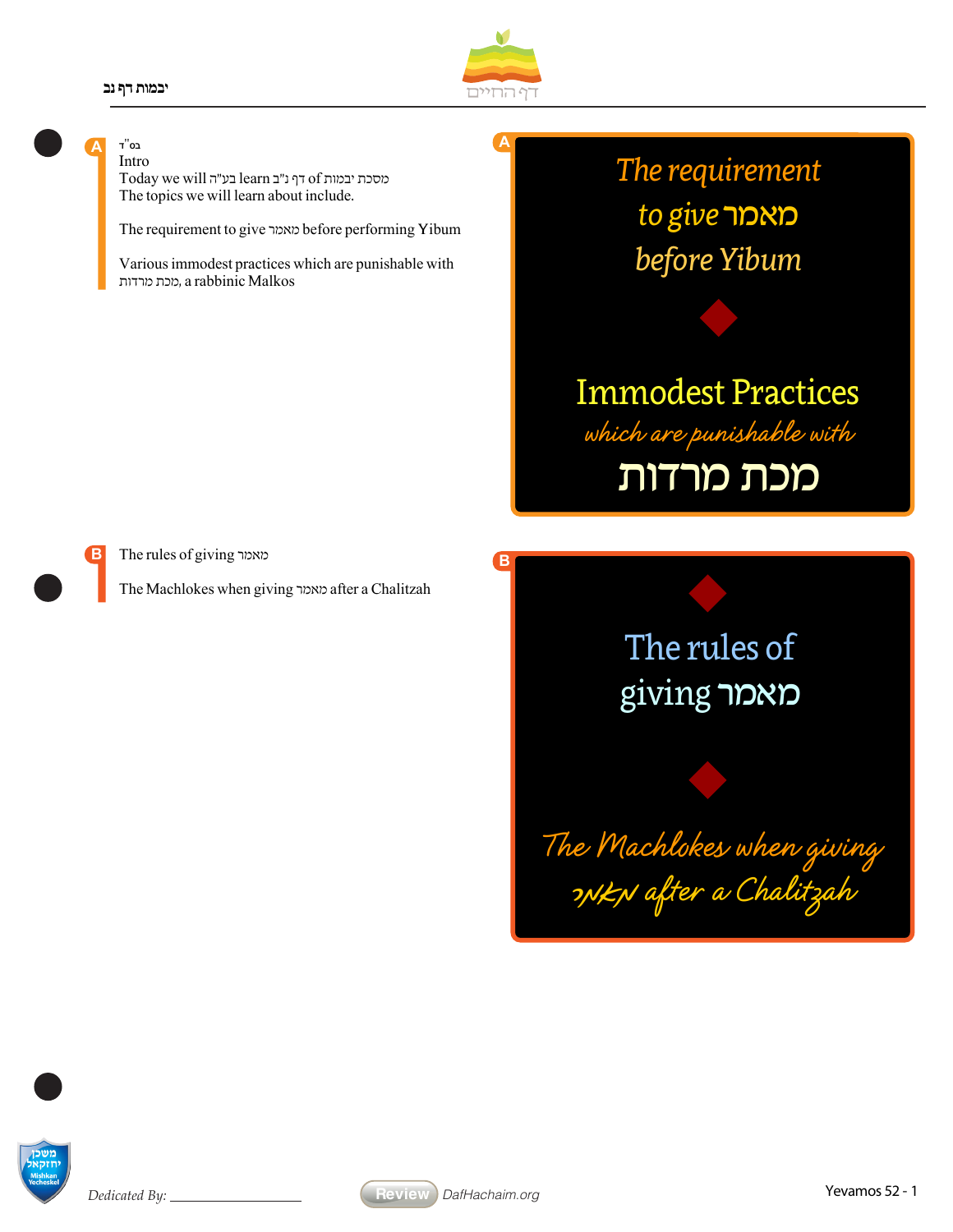

So let's review

The Gemara continues explaining the first Mishnah, which said;

עשה מאמר ובעל הרי זו כמצותה

If Reuven first gave Rochel a מאמר, and then performed ביאה, he has fulfilled the Mitzvah of יבום.

The Gemara says that this implies that one is required to first give מאמר before performing יבום. This supports the statement of Rav Huna;

מצות יבמה

מקדש ואחר כך בועל

The preferred way of fulfilling Mitzvas Yibum is by first giving מאמר and then performing ביאה. Nevertheless, ואם בעל בלא מאמר קנה

If he performed ביאה without giving מאמר, he has fulfilled the Mitzvah, and she is his full-fledged wife. However, the Gemara cites a Braisa;

לוקה מכת מרדות מדרבנן

Chazal considered performing ביאה without מאמר an immodest practice.

Therefore, although he has fulfilled the Mitzvah, he is punished with a rabbinical מלקות for not acting properly.



**2** Similarly; מנגיד רב, Rav would punish with lashes one who acted improperly in one of the following ways: מאן דמקדש בביאה One who does Kiddushin through ביאה - ומאן דמקדש בשוקא One who gives Kiddushin in the marketplace - ומאן דמקדש בלא שדוכי One who gives Kiddushin without a prior engagement –

The Gemara also lists a host of other improper acts.



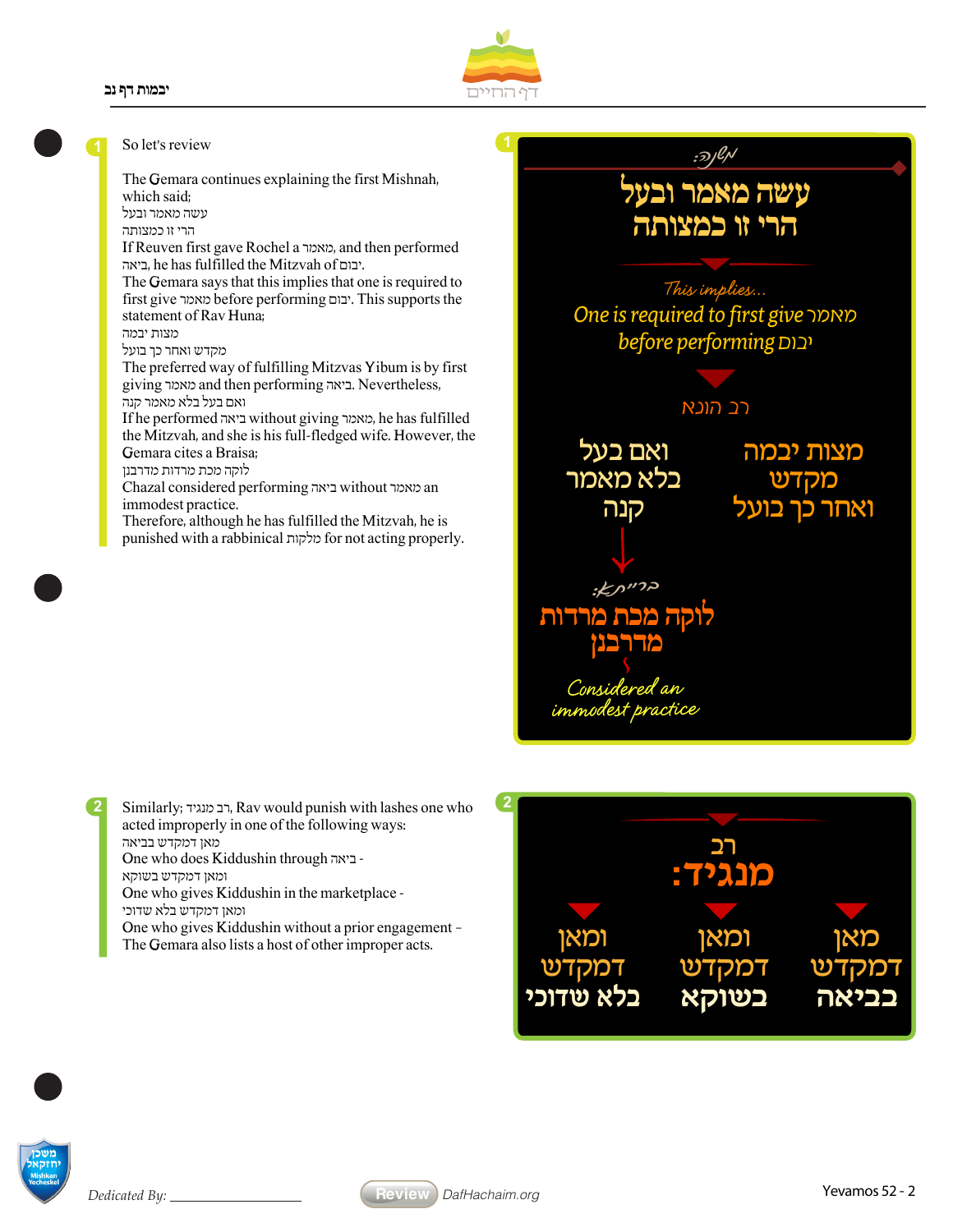**3**

**4**



**3**

The Gemara cites another opinion, that of נהרדעי בכולהו לא מנגיד רב אלא למקדש בביאה ובלא שדוכי Rav only punished one who does Kiddushin through ביאה without a prior engagement.

ואיכא דאמרי אפילו בשדוכי נמי משום פריצותא Others say that even one who gives Kiddushin through ביאה after an engagement is also punished, because this is an immodest practice.

==========

**4** The Gemara continues with the practical rules of מאמר: **בביאה ובלא שדוכי ואיכא דאמרי אפילו בשדוכי נמי משום פריצותא** *Practical rules of* מאמר*:* כיצד מאמר? <mark>נתן לה כסף</mark> **או שוה כ** *He says to her;* **התקדשי לי במאמר יבמין כתב לה על הנייר או על החר אע"פ שאי בו שוה פרוטה הרי את מקודשת לי**

**נהרדעי** בכולהו לא מנגיד רב אלא למקדש

כיצד מאמר Maamar is done in one of two ways: נתן לה כסף או שוה כסף Similar to regular קידושין, the Yavam gives the Yavama money, or an item of equivalent value – and as Rashi adds, he says to her; התקדשי לי במאמר יבמין

You shall become betrothed to me with Maamar of Yibum.

Rashi also explains that this is merely מדרבנן, for התורה מן, it is not necessary, and actually does not even take effect. Also, as in regular Kiddushin, מאמר can be done with a :שטר

כתב לה על הנייר או על החרס אע"פ שאין בו שוה פרוטה

הרי את מקודשת לי

The Yavam writes on a piece of paper or earthenware – even of no value - You shall become betrothed to me with Maamar of Yibum, and gives it to the Yavama.



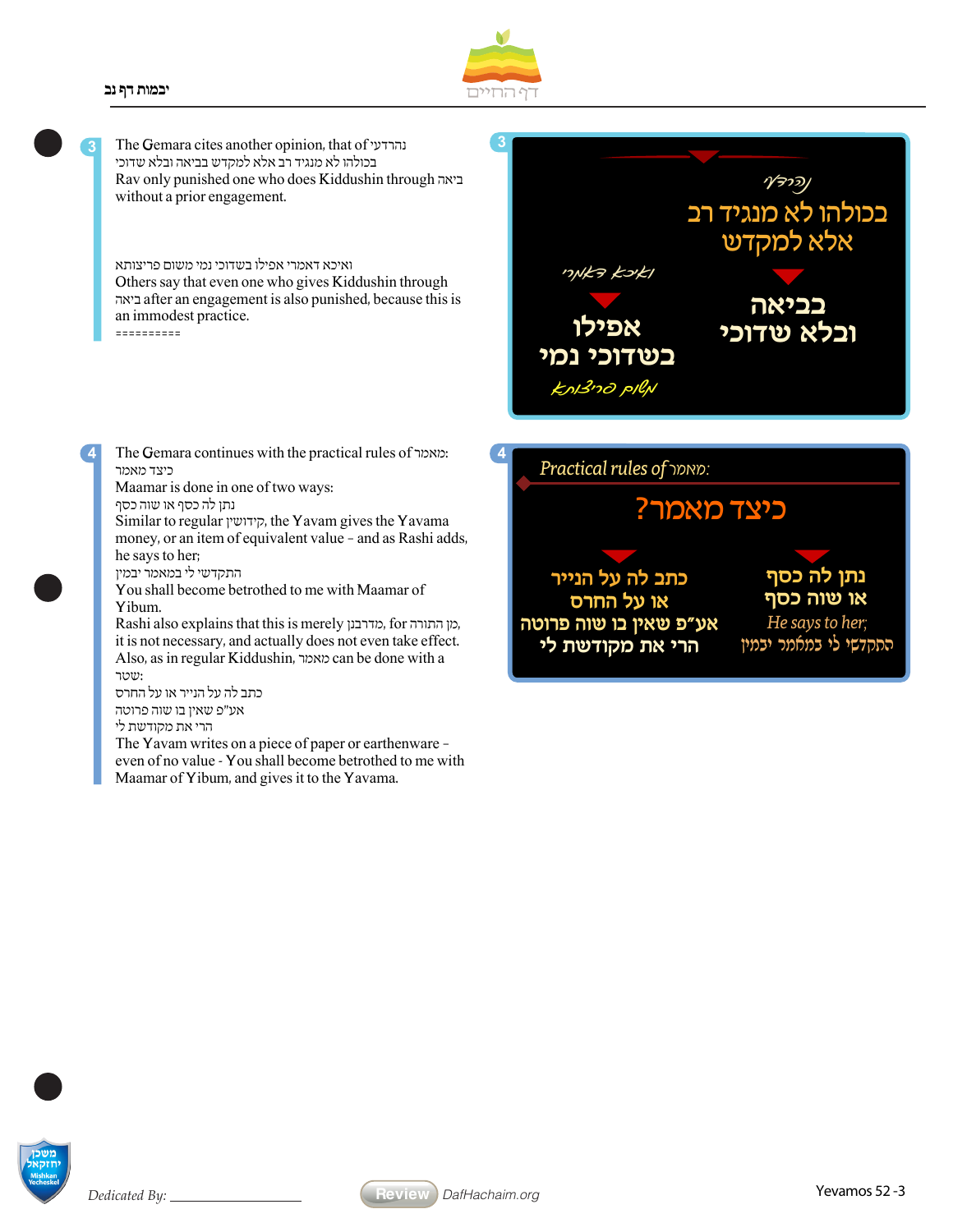

**4 4** שטר כתובת יבמין כיצד The Kesuba of a Yavama is written as follows: כתב לה אנא פלוני בר פלוני קבילית ית פלונית יבמתי עלי לזון ולפרנסה כראוי I, so and so, agree to suitably support my Yavama with food and all other needs; ובלבד שתהא כתובתה על נכסי בעלה הראשון With the exception of the Kesubah which shall be funded from the assets of her first husband. However, ואי לית לה מראשון תקינו לה רבנן משני If the first husband left no assets, she receives her Kesubah from the Yavam's assets כדי שלא תהא קלה בעיניו להוציאה So that it should not be easy for the Yavam to divorce her. ==========





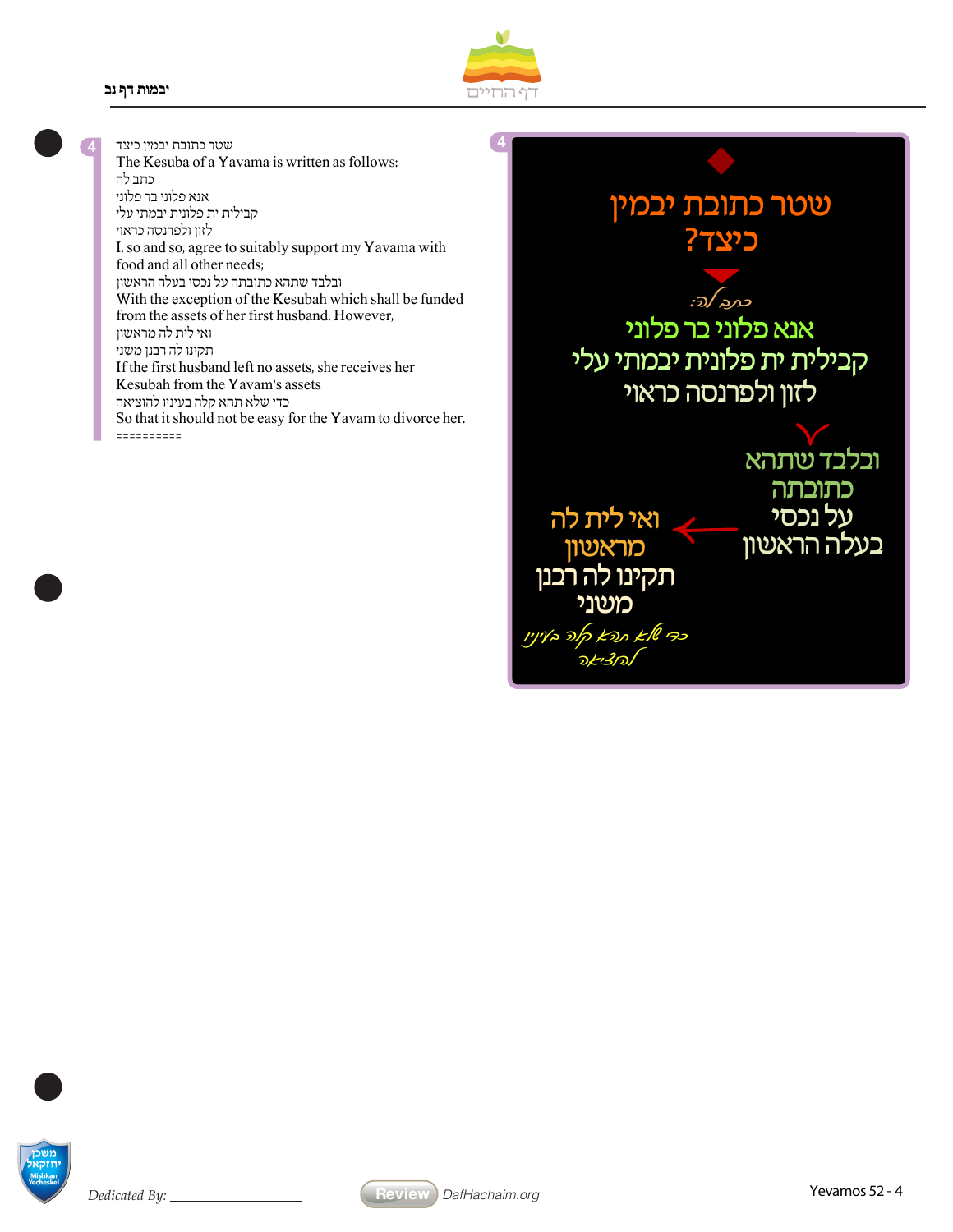



## THIS QUESTION REMAINS UNRESOLVED

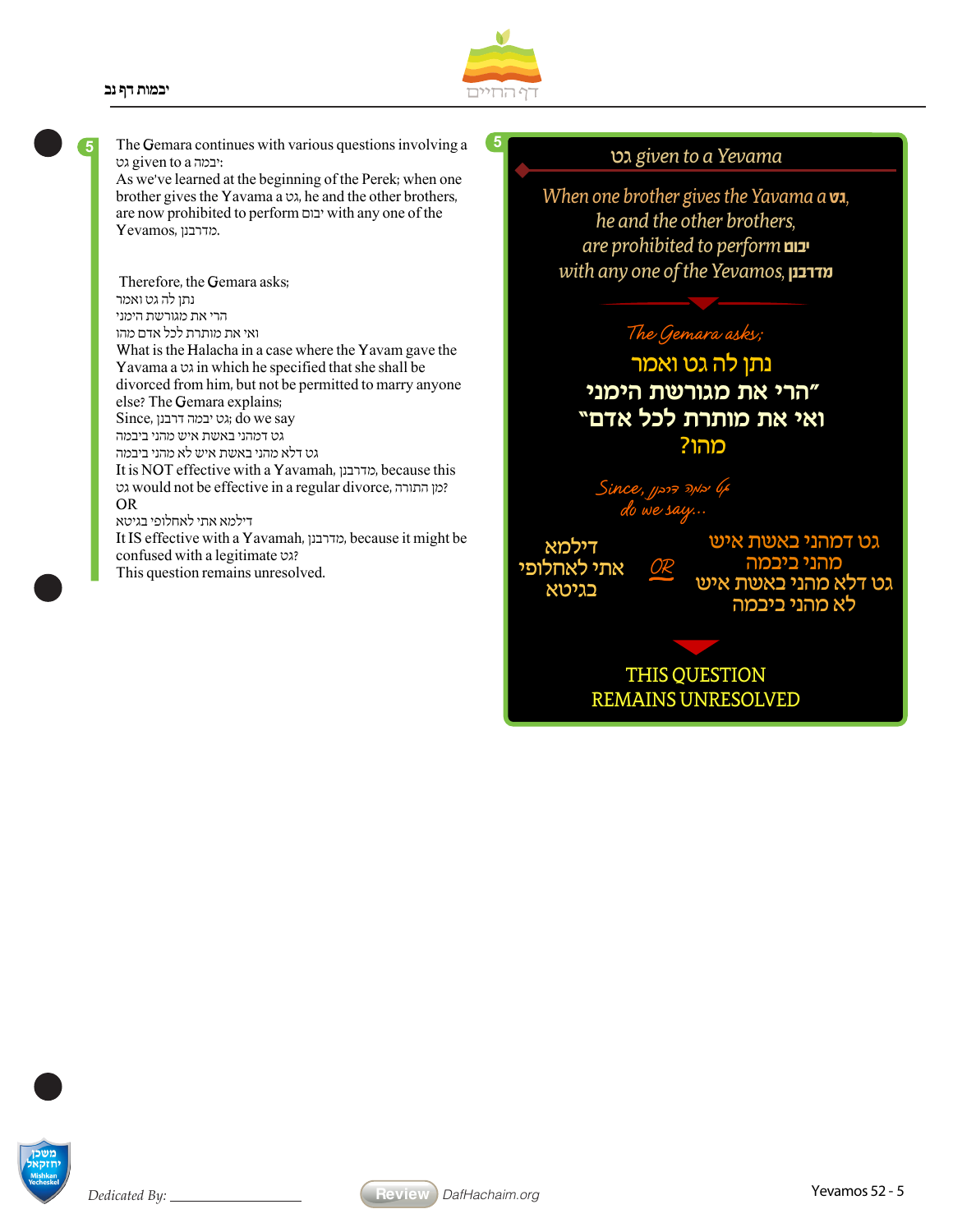

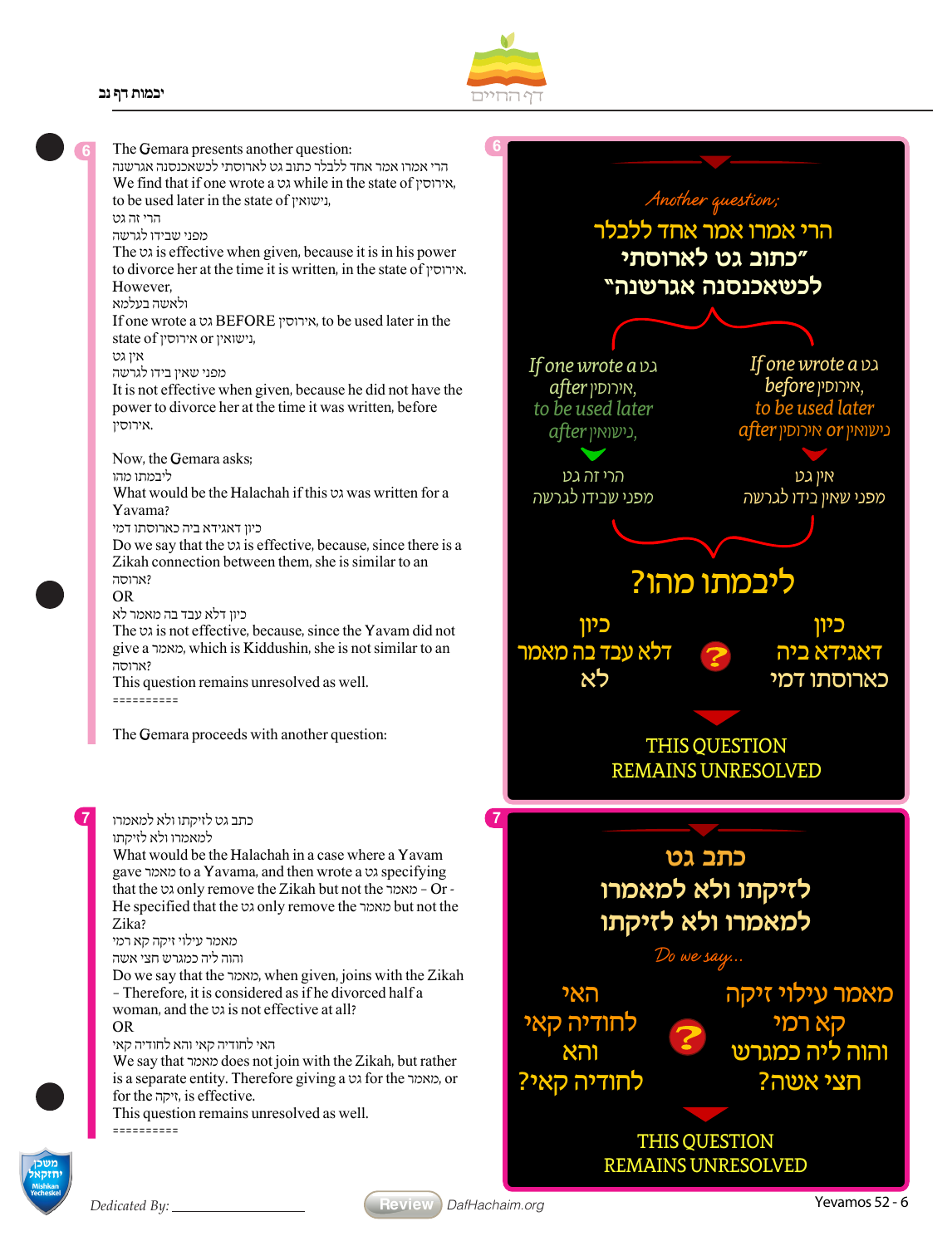

**8** The Gemara continues explaining the Mishnah: **8** חלץ ועשה מאמר,נתן גט, ובעל Reuven first gave Rochel Chalitzah, and then gave her either a מאמר, a גט, or performed ביאה. אין אחר חליצה כלום In all these cases, there is no further action needed after the Chalitzah, and Rochel is permitted to marry freely. אמר רב יהודה אמר רב זו דברי רבי עקיבא דאמר אין קדושין תופסין בחייבי לאוין Our Mishnah holds like Rebbe Akiva. Therefore, after Chalitzah, the מאמר – which is קידושין - or the ביאה, does not require a גט, because it is not effective at all, because it is לאוין חייבי, the יבמה is אסור to the יבם because of the לאו of כיון שלא בנה שוב לא יבנה And Rebbe Akiva holds אין קידושין תופסין בחייבי לאוין אבל חכמים אומרים יש אחר חליצה כלום However, according to the Chachamim the מאמר, or the ביאה, does require a גט, because it IS effective, because the Chachamim hold קידושין תופסין בחייבי לאוין רבי agrees to the Chachamim but makes the following distinction: אם קידשה לשם אישות צריכה הימנו גט If the יבם intended to give a standard Kiddushin, then it is effective, and the יבמה needs a גט, because קידושין תופסין בחייבי לאוין However, קידשה לשם יבמות אין צריכה הימנו גט If he intended to give קידושין as a prelude to יבום, it is not effective, and the Yavama does not need a גט - And the Gemara gives several explanations:





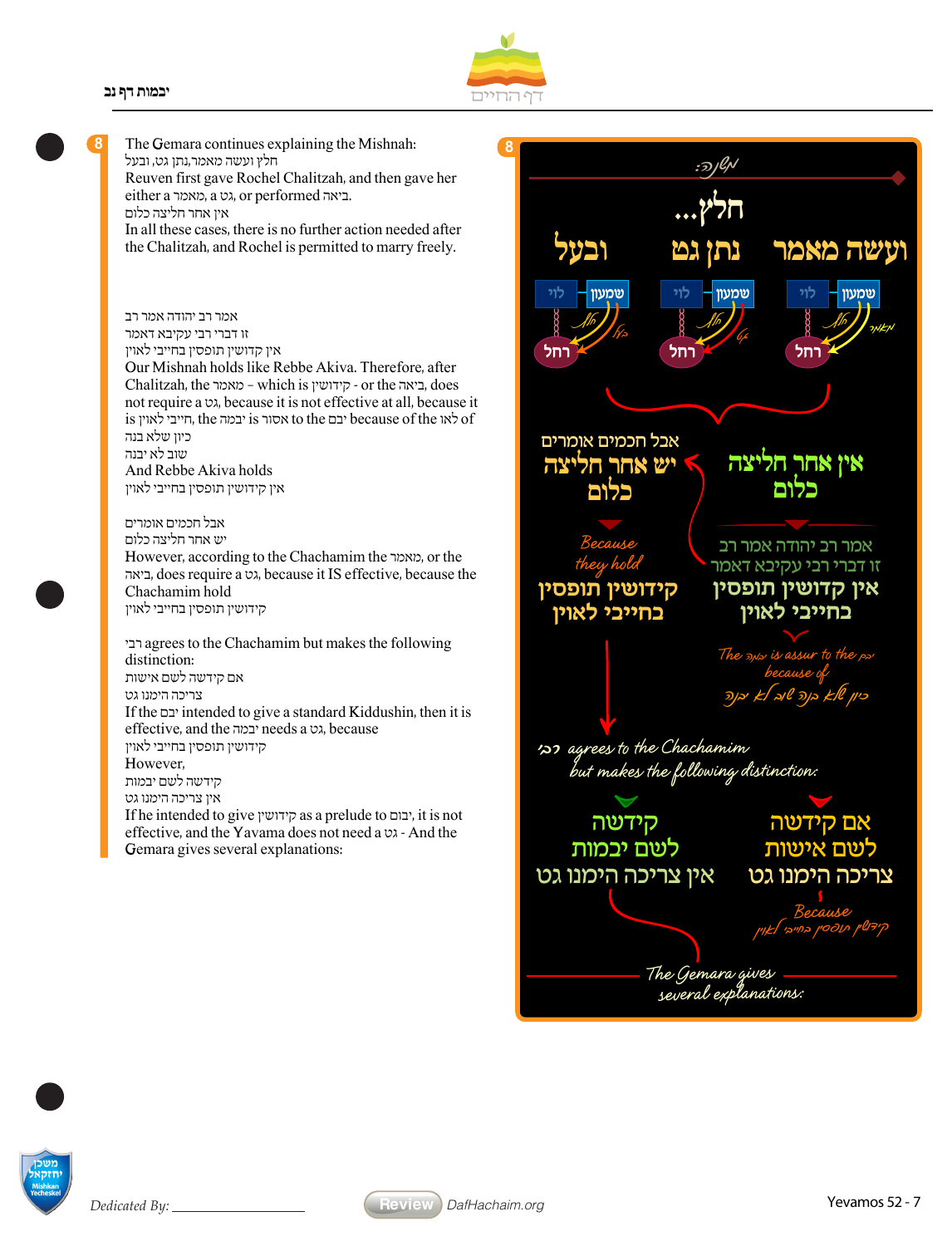**9**

**10**

Yibum.



**9** אמר רב יוסף מ"ט דרבי עשאוה כעודר בנכסי הגר וכסבור שלו הן דלא קני This is comparable to one who plows the property of a Ger thinking that it is his own, in which he does not acquire ownership אמר ליה אביי מי דמי התם לא קמכוין למקני הכא קמכוין למקני Abyeh argues that in that case he had no intentions of acquiring ownership, whereas here, he wishes to acquire a wife. Rather, הא לא דמיא אלא לעודר בנכסי גר זה וכסבור של גר אחר הוא דקני This is comparable to one who plows the property of one Ger, thinking that it is the property of a second Ger, in which he does acquire ownership

Therefore Abyeh presents a different explanation:

They are discussing an instance of which the Yavam says; You should become מקודשת to me through מאמר of

Rebbi holds that the חכמים תקנת of Maamar was that it joins with the Zikah. However, in our case, the Chalitzah has already removed the Zikah – Therefore, the מאמר

The Rabbanan hold that מאמר does not join with the Zikah, but is independent. Therefore, just as מאמר is effective before חליצה, it's also effective after חליצה.

כגון דאמר לה התקדשי לי במאמר יבמין

ורבנן סברי האי לחודיה קאי האי לחודיה קאי

רבי סבר מאמר עילוי זיקה קא רמי ואתאי חליצה אפקעתא לזיקה

cannot take effect.